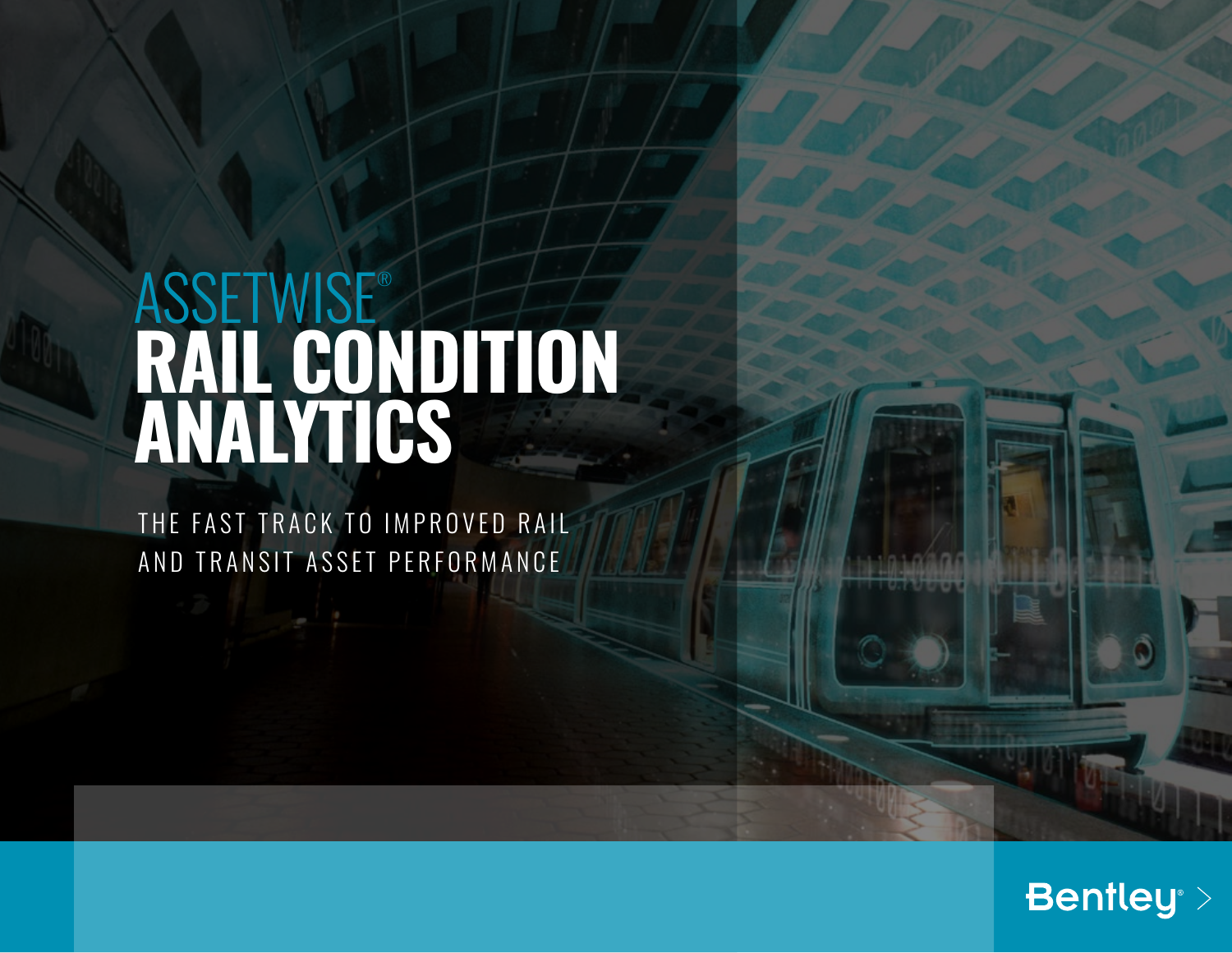### LINEAR ANALYTICS AND DECISION SUPPORT TOOLS TO **REDUCE RISK AND IMPROVE SAFETY**

Unlock the potential of your organization's data with predictive maintenance strategies using the latest innovations in linear analytics.

AssetWise Rail Condition Analytics enables small to medium-sized rail and transit agencies to rapidly deploy analytical and decision support tools on data they already have. The solution enables organizations to realize a faster return on investment and gain additional confidence as well as maintain linear assets now and in the future.

You will benefit from optimized rail maintenance strategies that improve renewal decisions with minimal time and cost, helping to achieve greater efficiency, easier regulatory compliance, and enhanced operational performance.



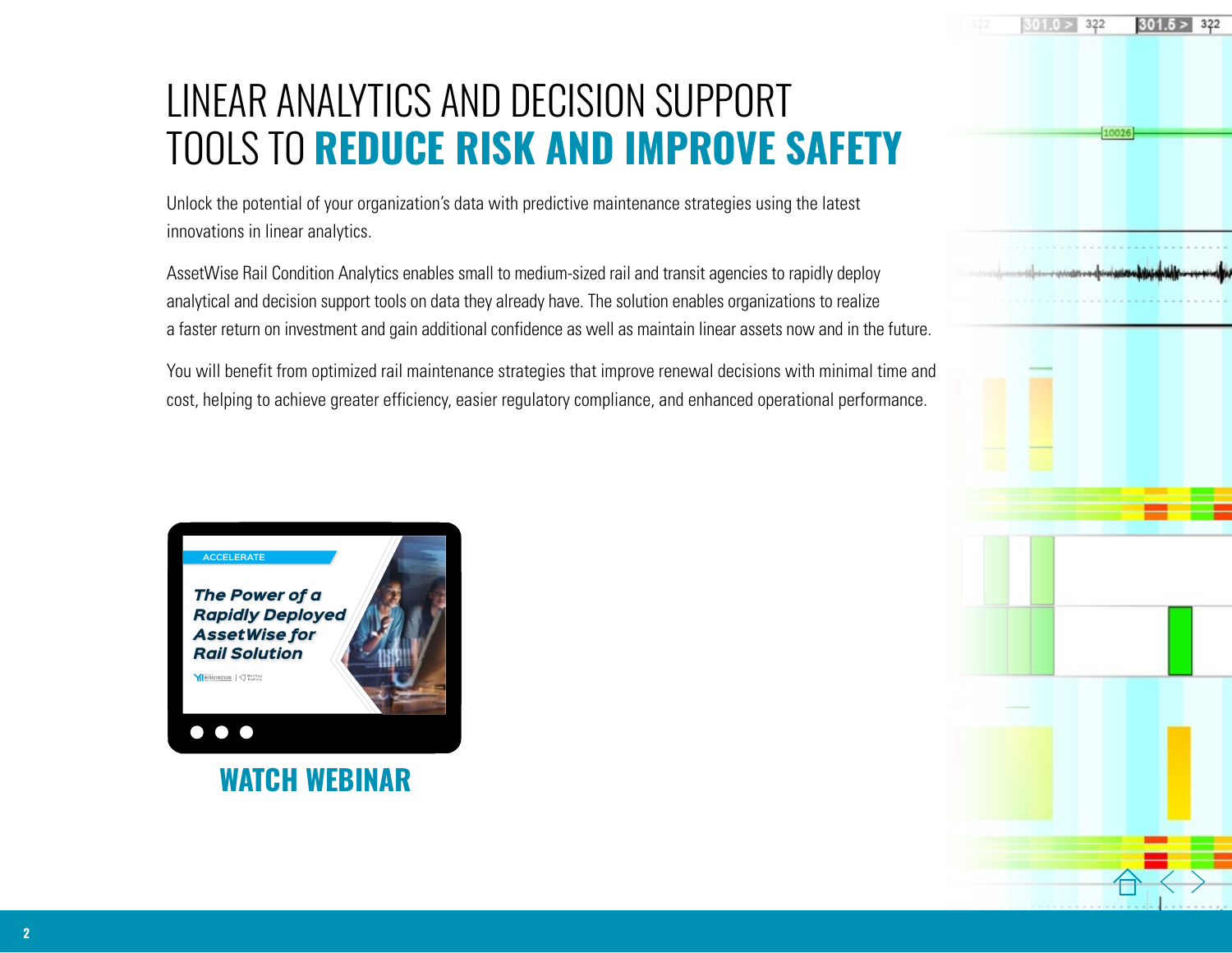## **OPTIMIZE** MAINTENANCE AND RENEWAL DECISIONS



#### **BEST PRACTICE Reduce Costs and Rapid ROI**

AssetWise Rail Condition Analytics draws on industry best practices to deliver additional value from your existing track measurement condition data. With pre-configured data import tools and linear analytics, our solution helps reduce the time and cost of deployment, accelerating your organization's return on investment.



#### **VALIDATE Intelligent Insights and Reporting**

Develop proactive strategies using automated key condition score reporting and visibility into past maintenance activities, enabling you to predict and validate future decisions that improve service, safety, and long-term asset reliability.



#### **OPTIMIZE Future-proof Your Decisions**

Previously only available to larger rail and transit agencies, AssetWise Rail Condition Analytics uses predictive technology that enables you to work smarter, providing the insight and visibility you need to optimize and future-proof key maintenance and renewal decisions.



#### **MAINTAIN COMPLIANCE State of Good Repair**

Ensure your rail and transit network is maintained in a state of good repair, increasing the value of your maintenance activities and budget through completion of the right work, in the right place, at the right time.